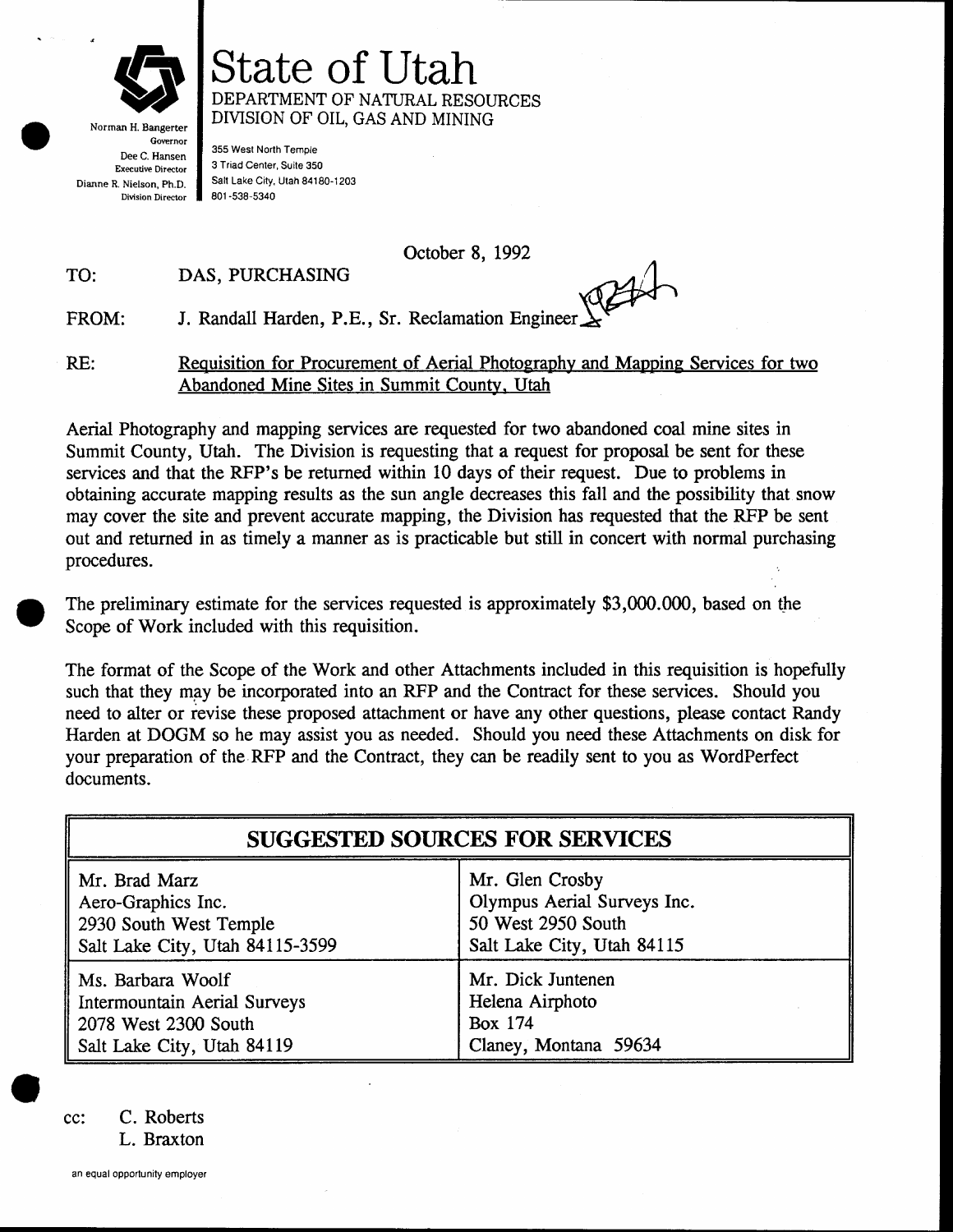## ATTACHMENT B SCOPE OF WORK

- 1. GENERAL: The Division of Oil, Gas and Mining (STATE) intends to have aerial photography and mapping services performed in the state of Utah for two mine sites in Summit County. Contour maps derived from this work will be used by the Division in the design for reclamation construction of these mine sites which will include demolition of structures on the sites, backfilling and grading, drainage reconstruction, resoiling and revegetation. The intent of this WORK is to provide suitable photographs and maps so that these designs can be accomplished.
- 2. SCOPE OF WORK: The work consist of providing aerial photography and mapping of two mine sites in Summit County. The location of the two adjacent sites includes portions of T3N R6E; NE Sec 36, S2 SZ SE Sec 25, and, T3N R?E; WZ W2 NW SEC 31, SW SW SW SEC 30.
- 3. The mine site located to the north of State Highway 133 is referred to as the Boyer Mine and the site located to the south of the highway is referred to as the Summit  $#1$  Mine. Figure 1 - Mapping Locations shows the location and the extent of the photography and mapping required. While Figure 1 shows approximate locations of the map coverage for the sites, more detailed drawings and information are available at the Division to further refine and clarify the scope of the work and establish suitable field control. (See also, ATTACHMENT D)
- The following services are requested: 4.
	- a. FIELD CONTROL AND SURVEYING: Field control and surveying at third order accuracy horizontally and within 0.2' vertically, to be established and targeted for aerial photography.
	- AERIAL PHOTOGRAPHY: Aerial photography WORK shall consist of a series of aerial vertical photography negatives taken from an aircraft equipped with a precision-type aerial camera covering specified areas. All photos shall be of a quality appropriate for generating maps to National Map Accuracy Standards, The camera shall be a calibrated mapping camera with a current USGS calibration report. The negatives shall be suitable for printing photographs and transparencies of such clarity and precision in quality for mapping economically by stereophotogrammetric methods. b.

New black and white aerial photography covering the entire area as outlined on Exhibit A. Negative size, scale and overlap is to be determined by the required map scale and contour accuracy requirements for producing maps at  $1$  inch  $=$  50 feet with a contour interval of  $1$  foot in accordance with National Map Accuracy Standards. Stereo photo coverage shall be a minimum of 300 feet outside of the map areas. Flight lines for the photography are left to the contractor to utilize for maximum coverage and benefit. One complete set of photos are to be provided.

- MAPS: One set of maps each for the Boyer Mine Site and the Summit #1 Mine site as indicated c. on Figure. Maps shall be provided on suitable reproducible mylar measuring 24 inches by 36 inches. Map scale and map accuracy at 1 inch  $= 50$  feet with 1 foot contour intervals where appropriate. Map accuracy and topographic features on the drawings shall be provided on the drawings in accordance with National Map Accuracy Standards for the above map scale and contour interval. Coordinates shall be based on the State Plane Coordinate system. Grid lines showing the State Plane Coordinates shall provided on the maps at a minimum of 500 feet intervals. Control points, section markers and other monuments used for control shall be posted on the drawings with appropriate coordinates and elevations. The map areas delineated on Figure 1 represent the extent of coverage for maps made on  $24"x36"$  size drawings with 1" margins (ie.  $1,100'$  by 1,700' coverage). Contour area overlap between Map A and Map B for the Summit #1 Mine shall be a minimum of  $\frac{1}{2}$  inch or 25 feet at map scale. The reproducible mylar maps shall be half-toned.
- DISK DATA: Digitized data of the edited and corrected manuscripts is to be provided on  $3\frac{1}{2}$ "or 5 Y4" high density diskettes in an AutoCad compatible format (\*.DXF or \*.DWG frles). d.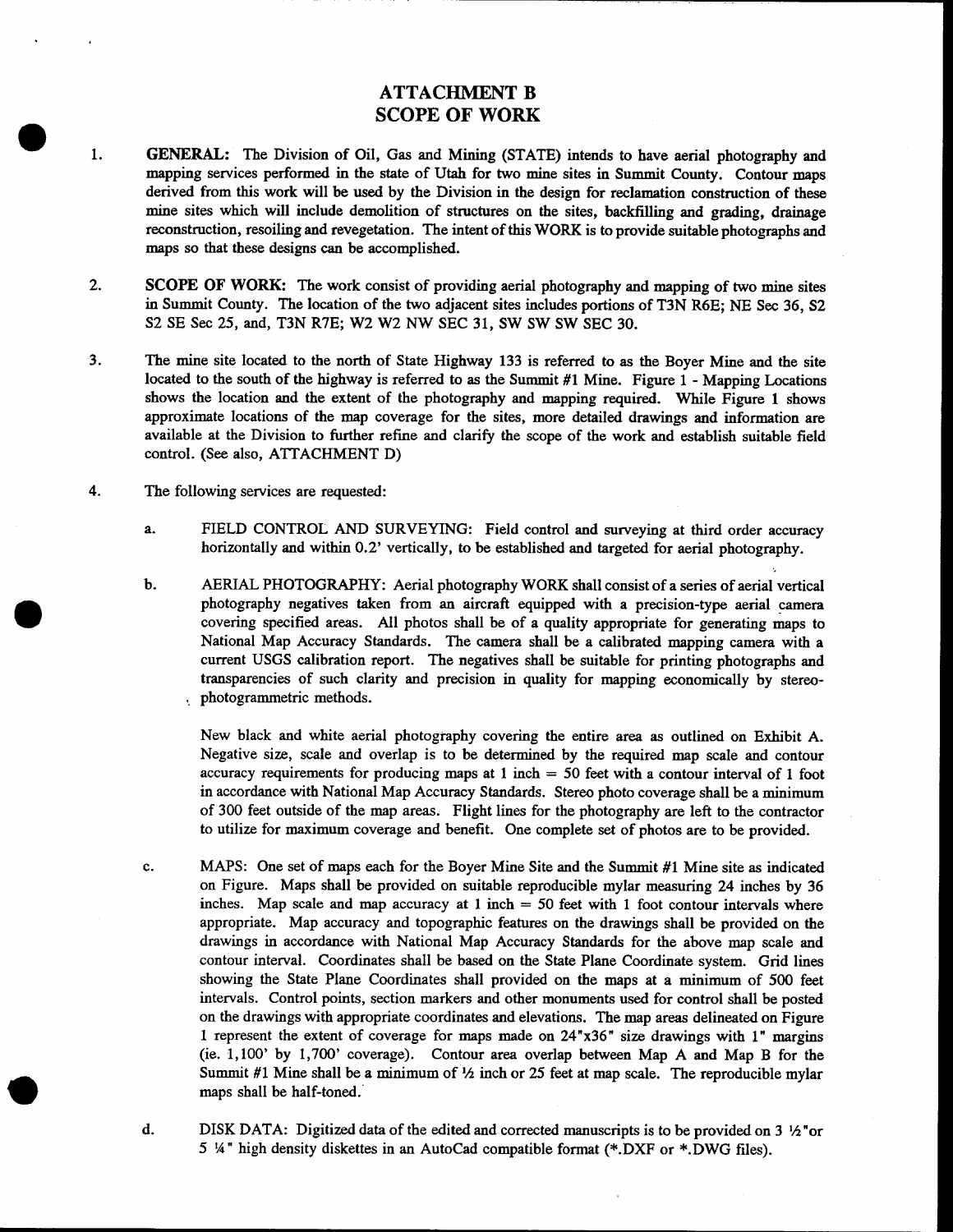Attachment B - Scope of Work (Continued) Page 2.

- 5. PHOTO NEGATIVES: Negatives of the aerial photographs shall be retained by the CONTRACTOR and maintained in good condition and shall be made available for use by STATE for the CONTRACTOR. STATE requests that all surplus prints, plates, manuscripts, etc., derived from the aerial negatives be offered to STATE prior to their disposal. In the event that the CONTRACTOR can no longer retain the aerial negatives, the CONTRACTOR shall submit the negatives to STATE and shall in no manner dispose of the negatives without written authorization from STATE.
- 6. ALTERNATE PROFOSALS: Alternate proposals are encouraged and should be provided where the CONTRACTOR can provide services requested that meet or exceed the specifications and requirements listed in the above Scope of Work. Alternate proposals could include, but not be limited to: variation of time to complete the WORK, alternate specifications for photography, mep size, map scales, or disk data. Alternate proposals which are considered to meet the intent of the requirements of the Scope of Work provided herein may be used to determine the selection of the most qualified bid proposal.

End of Attachment B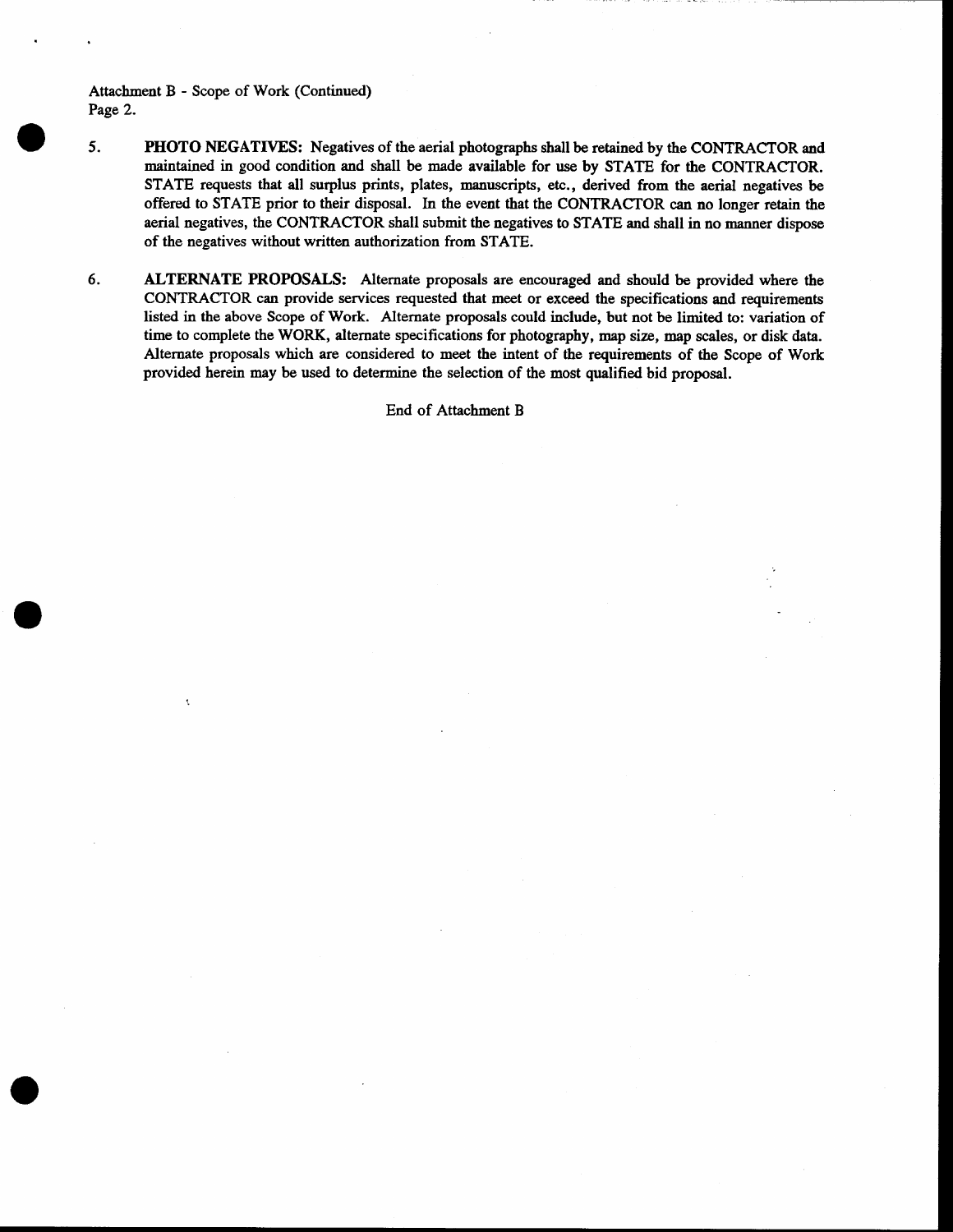

 $000,870,5$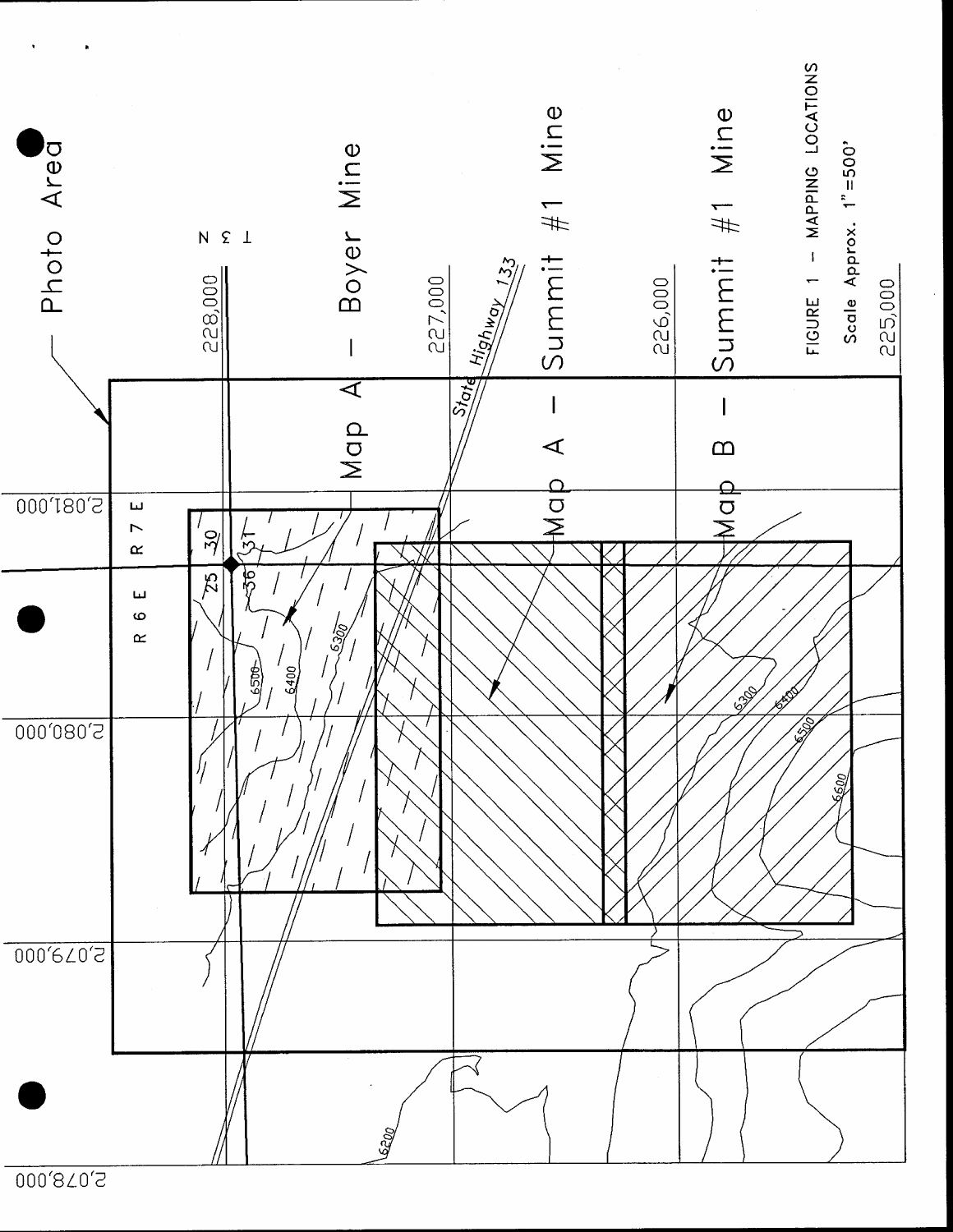## **ATTACHMENT C** COST SCHEDULE

1. FIXED - PRICE AMOUNT: The CONTRACTOR agrees to perform the WORK as described in this Agreement and shall be paid by STATE for said WORK for the Fixed-Price amount of:

**DOLLARS** 

2. COST SCHEDULE: The CONTRACTOR agrees to perform the WORK as described in this agreement as broken down in the following Cost Schedule:

| SUMMIT COUNTY AERIAL PHOTOGRAPHY AND MAPS |                                   |                                       |  |
|-------------------------------------------|-----------------------------------|---------------------------------------|--|
|                                           | <b>ITEM OF WORK</b>               | <b>CALENDAR DAYS</b><br><b>AMOUNT</b> |  |
|                                           | From Attachment B - Scope of Work |                                       |  |
|                                           | 4. The following services:        |                                       |  |
| а.                                        | FIELD CONTROL AND SURVEYING       |                                       |  |
| b.                                        | AERIAL PHOTOGRAPHY                |                                       |  |
| c.                                        | <b>MAPS</b>                       |                                       |  |
| d.                                        | <b>DISK DATA</b>                  |                                       |  |
|                                           | TOTAL FIXED PRICE AMOUNT          |                                       |  |

ALTERNATE PROPOSALS: Provide any alternate proposals below or attach to this Bid Schedule. For each alternative, list the change in the Total Fixed Price Amount, the change in Calendar Days for the date of notice to proceed, the line item cost(s) of work items proposed, and, a sufficient description of the changes in the specifications or materials used in the alternate proposal. 3.

Alternate Proposal(s) Offered? - Yes - No

Firm:

Signed by:

Date: